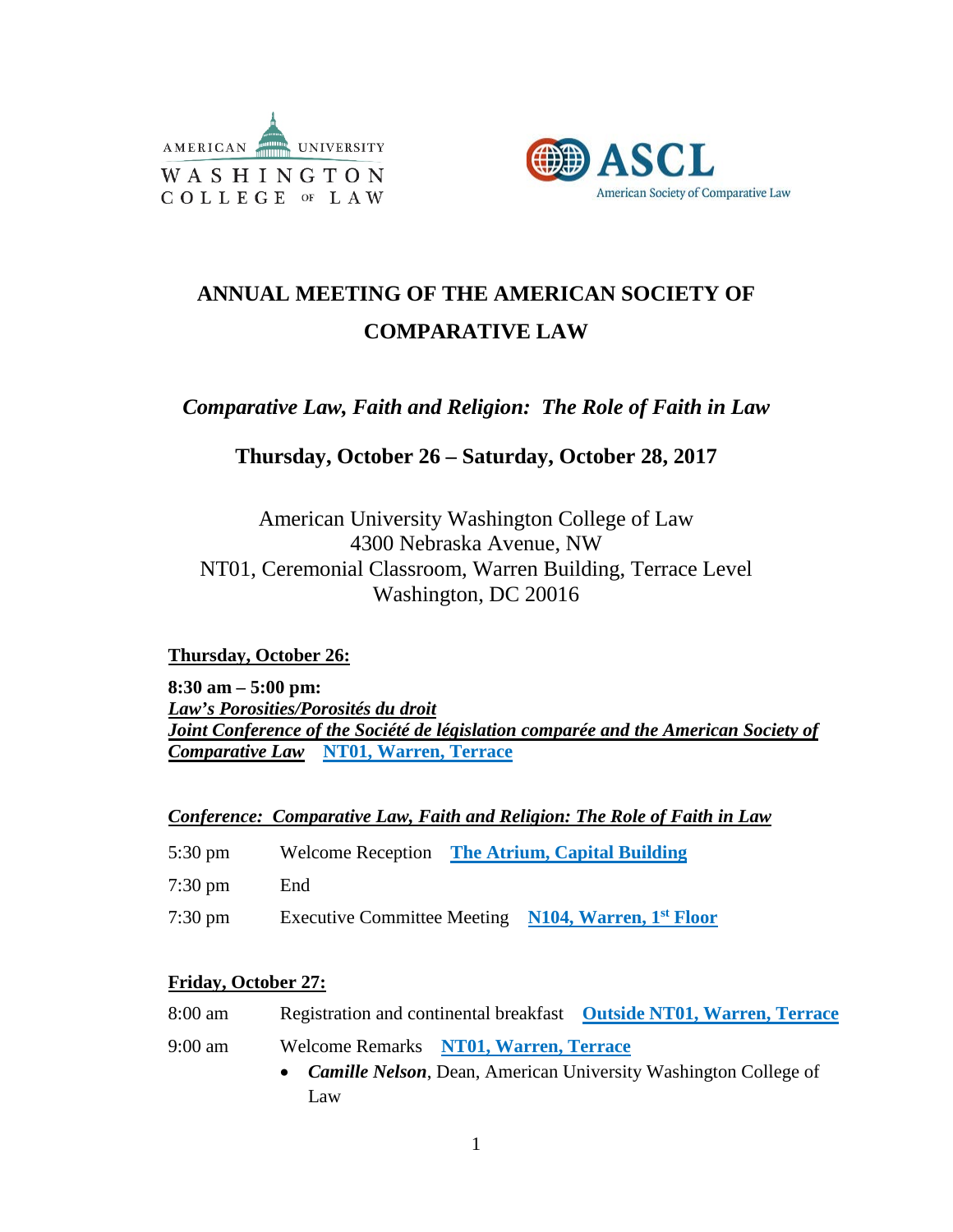- *Vivian Curran*, President, American Society of Comparative Law
- 9:15 am Plenary Panel I: Law & Faith in Comparative Law **NT01, Warren, Terrace**
	- *Anver Emon*, Professor & Canada Research Chair in Religion, Pluralism and the Rule of Law, University of Toronto Faculty of Law
	- *Ralf Michaels*, Arthur Larson Professor of Law, Duke University School of Law
	- *Suzanne Last Stone*, Professor of Law and Director of the Center for Jewish Law and Contemporary Civilization, Cardozo School of Law
	- *James Whitman*, Ford Foundation Professor of Comparative and Foreign Law, Yale Law School
	- Moderator: *Padideh Ala'i*, Professor of Law and Director, International and Comparative Legal Studies, American University Washington College of Law
- 10:45 am Break **Outside NT01, Warren, Terrace**
- 11:00 am Concurrent Panels I:
	- Competing Faiths in Islamic Law **N101, Warren, 1st Floor**
		- *Haider Ala Homoudi* (chair), University of Pittsburgh School of Law, "Market Fundamentalism, Social Justice and Islamic Jurisprudence: On the Existential Crises of Islamic Finance"
		- *Ebrahim Afsah*, Faculty of Law, University of Copenhagen, "Faith, Rationality and Legal Method: Islamic Law in the Modern State"
		- *Clark Lombardi*, University of Washington School of Law, "Islam and Rule of Law in Constitutional Courts"
		- *Bashar H. Makawi*, College of Law, University of Sharjah, United Arab Emirates, "A Comparison of Contractual Agreements between Islamic Law and Western Legal Traditions"
	- Law and Religion in East Asia: Connected Socio-Religious Themes in Divergent Legal Traditions **N102, Warren, 1st Floor**
		- *Frank S. Ravitch* (chair), Michigan State University College of Law "Law and Religion in Japan, Limited Religiosity but Strong Religious Freedom"
		- *Jaclyn Neo*, National University of Singapore Faculty of Law, "Regulating Religion in Multicultural Polities: The Case of Singapore"
		- *Eunseok Paik*, Handong International Law School, "Religion and Law in Korea: Challenges Old & New"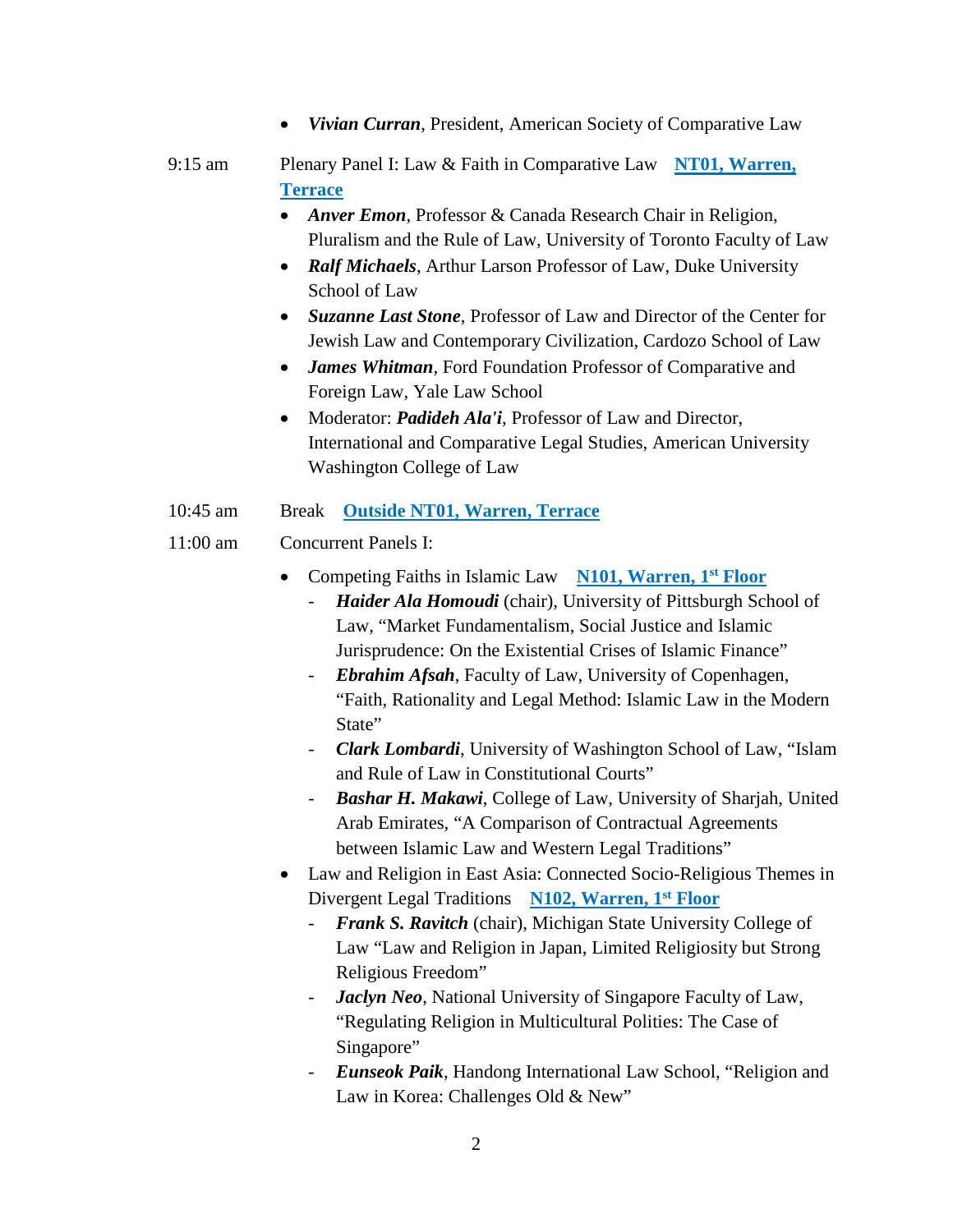- *Liu Peng*, Beijing Pu Shi Institute of Social Sciences, "Religion and the Rule of Law in China Today"
- Challenging State Law: Religious communities as norm entrepreneurs in comparative perspective **Y402, Yuma, 4th Floor**
	- *Kyriaki Topidi* (chair), Centre of Comparative Constitutional Law and Religion, Faculty of Law, University of Luzern, "The Unfinished Education: Religion, Education and Power Struggles in multicultural Israel"
	- *Burim Ramaj*, Faculty of Law, University of Fribourg i.Ue / Switzerland, "Legal customs, religion and constitutional law – The Albanian example of normative interaction"
	- *Federica Sona*, Law & Anthropology Department, Max Plank Institute, Halle / Germany, "Muslim partners as norm entrepreneurs: The interplay between sharīʿah and the Italian legal system"
- Women's Rights and Religious Divorce Law: From Contradiction to Coexistence **NT03, Warren, Terrace**
	- *Peter Roudik* (chair), Law Library of Congress
	- *Tariq Ahmad*, Law Library of Congress, "The Law and Politics of Talak-ul-bidaat (or instant and irrevocable divorce) in India"
	- *Karim El Chazli*, Swiss Institute of Comparative Law, "The Verbal Divorce (talaq shafahi) in Egypt between Politics, Religion and Women's Rights"
	- *Havva G. Guney-Ruebenacker*, Research Fellow in Law & Social Change, Islamic Legal Studies Program, Harvard Law School, "Islamic Marriage Contracts in American Courts: The Case of Mahr/Dower and its Misunderstood Economics"
	- *Ruth Levush*, Law Library of Congress, "Releasing Agunot from the Chains of Marriage: Israel and Beyond"
- 12:30 pm Lunch Buffet **Outside NT01, Warren, Terrace**
- 1:30 pm Plenary Panel II: Hot Topic: Oppression of Religion Minorities **NT01, Warren, Terrace**
	- *Diane Ala'i*, Representative of the Baha'i International Community to the United Nations
	- *Dwight Bashir*, Director of Research and Policy, U.S. Commission on International Religious Freedom
	- *Jamie Raskin*, Congressman, Maryland's 8th District, U.S. House of Representatives
	- Moderator: *Maximo Langer*, UCLA School of Law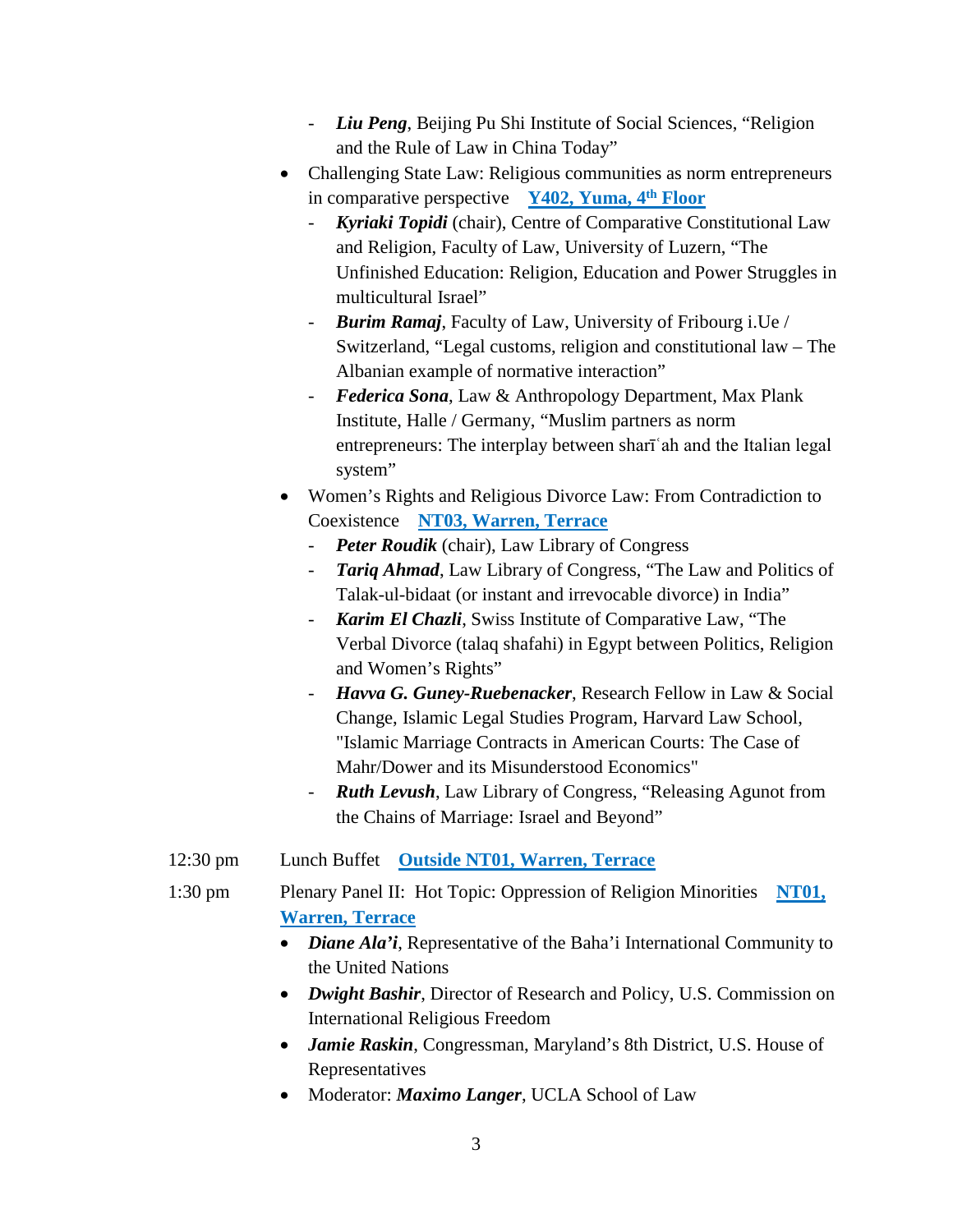#### 3:00 pm Concurrent Panels II:

- Religion and Constitutional Practices in South and Southeast Asia **N101, Warren, 1st Floor**
	- *Donald L. Horowitz* (chair), Duke University & National Endowment for Democracy
	- *Rehan Abeyratne*, Chinese University of Hong Kong, "Protecting the Powerful: Religion and Constitutional Law in India"
	- *Pranoto Iskandar*, Institute for Migrant Rights, "Religious Constitutionalism in Indonesia"
	- *Eugénie Mérieau*, Faculty of Political Science, University of Göttingen, "Religion and Constitutional Practices in Thailand"
	- *Dian A. H. Shah*, Research Fellow, Centre For Asian Legal Studies, NUS, "Religion and Constitutional Adjudication in Malaysia and Sri Lanka: Forces, Counterforces, and Challenges Ahead"
- Religion, Legal Norms, and Institutions **N102, Warren, 1st Floor**
	- *Peter Lindseth* (chair), University of Connecticut School of Law, "Maurice Hauriou, 'Catholic Positivism' and Institutional Legal Theory"
	- *Omar Farahat*, McGill University, Faculty of Law, "Juristic Deliberation and the Formation of Norms in Islamic Legal Theory"
	- *Ivana Isailovic*, Center for European Studies, Harvard University, Northeastern University School of Law, "Recognition and Religion in French Courts: the Case of Family Law"
	- *Hoi Kong*, McGill University, Faculty of Law, "Buddhism and Legal Norms"
	- *Chaim Saiman*, Villanova University Charles Widger School of Law, "Rabbinical Courts in the Contemporary West: A Forum of Jewish Law or a Jewish Legal Forum?"
- Exploring Contradictions in Faith in the Caribbean Context: Postcolonialism, Tradition And The Constitution **Y402, Yuma, 4th Floor**
	- Yonique Campbell (chair), University of the West Indies
	- *Alan Greene*, Durham University, "Natural Law and Constituent Power: Re-Appraising The State (Ryan) v Lennon'"
	- *Alecia Johns*, Conyers, Dill and Pearlman (British Virgin Islands), "Examining the Influence of Religion on the Development of Jamaican Constitutional Law"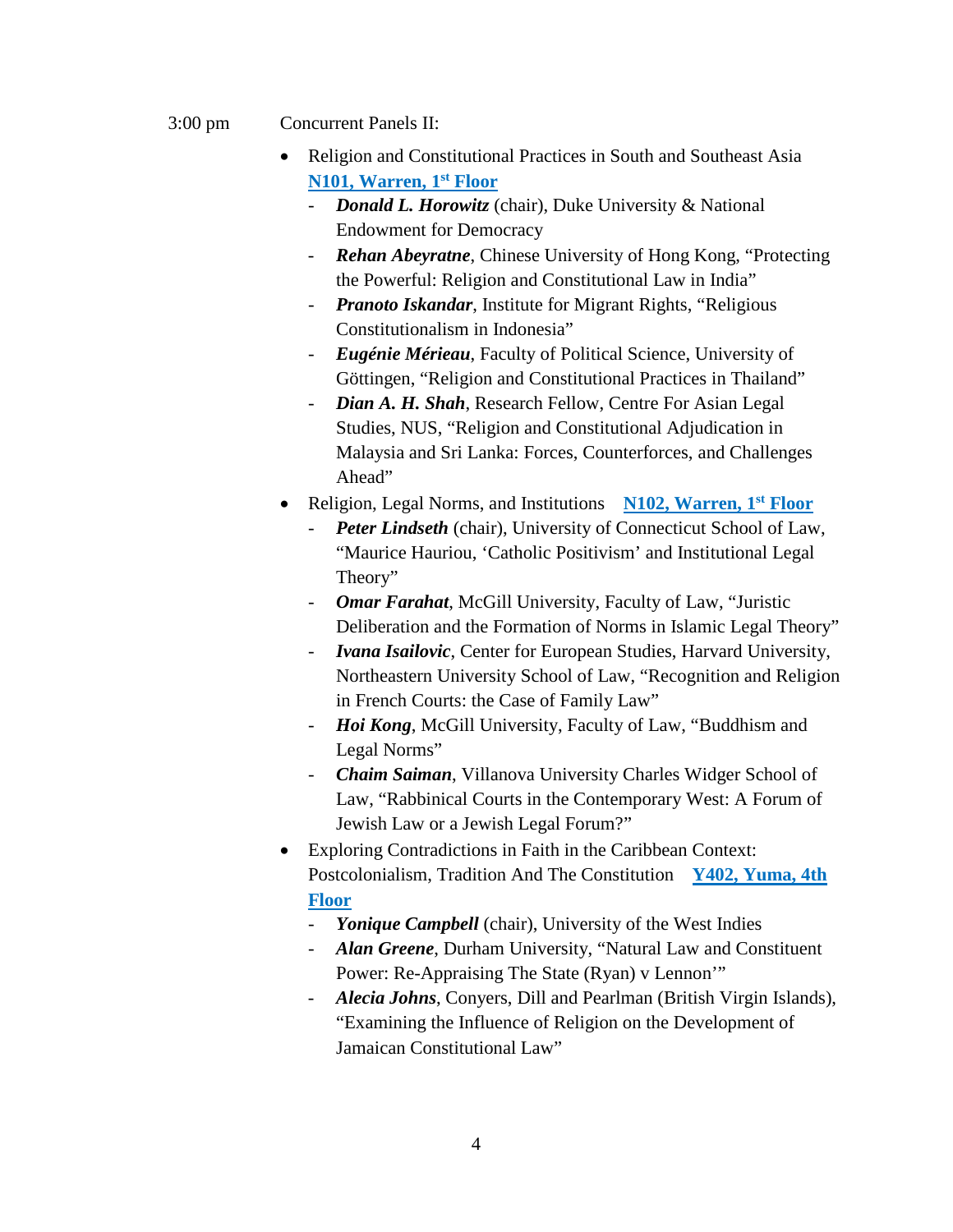|                   | Latoya Lazarus, University of the West Indies, "Christianity and<br>$\overline{\phantom{a}}$<br>the Enactment of Citizenship in the Anglophone Caribbean:<br>Attending to Sexuality and Gender in the Law"<br>Se-shauna Wheatle, Durham University, "Creolization of<br>$\blacksquare$<br>Caribbean Constitutional Law"<br>Constitutions and the "Return" of Religion in Secular and<br>$\bullet$<br>Majority-Muslim States NT03, Warren, Terrace<br>Stefanus Hendrianto (chair), Boston College, "Working within<br>the Transcendental Frame? On Constitutional Reform and<br>Religion"<br><b>Richard Albert, Boston College, "Religion, Secularism and</b><br><b>Limitations on Constitutional Amendment"</b><br>Anna Su, University of Toronto, "Varieties of Burdens: On<br>$\overline{\phantom{a}}$<br>Religious Accommodations"<br>Yvonne Tew, Georgetown University, "Constitutionalizing Islam<br>$\sim$<br>in Contemporary Malaysia" |
|-------------------|-----------------------------------------------------------------------------------------------------------------------------------------------------------------------------------------------------------------------------------------------------------------------------------------------------------------------------------------------------------------------------------------------------------------------------------------------------------------------------------------------------------------------------------------------------------------------------------------------------------------------------------------------------------------------------------------------------------------------------------------------------------------------------------------------------------------------------------------------------------------------------------------------------------------------------------------------|
| $4:30 \text{ pm}$ | <b>Outside NT01, Warren, Terrace</b><br><b>Break</b>                                                                                                                                                                                                                                                                                                                                                                                                                                                                                                                                                                                                                                                                                                                                                                                                                                                                                          |
| $4:45$ pm         | Plenary Panel III: Reflections on Religion, Faith and the Law: Bridging<br><b>Differences</b><br><b>NT01, Warren, Terrace</b><br>Mary Anne Case, Arnold I. Shure Professor of Law, University of<br>Chicago Law School<br><b>Rebecca French, Professor of Law, SUNY at Buffalo School of Law</b><br>$\bullet$<br>Jae Ho Sung, Professor of Law, Sungkyunkwan University (SKKU)<br>$\bullet$<br>Moderator: Amr Shalakany, Assistant Professor of Law & Director,<br>٠<br>Law and Society Research Unit, American University in Cairo                                                                                                                                                                                                                                                                                                                                                                                                           |
| $6:15$ pm         | <b>End of Sessions</b>                                                                                                                                                                                                                                                                                                                                                                                                                                                                                                                                                                                                                                                                                                                                                                                                                                                                                                                        |
| $6:30 \text{ pm}$ | <b>Founders Lobby, Yuma, Terrace</b><br>Reception                                                                                                                                                                                                                                                                                                                                                                                                                                                                                                                                                                                                                                                                                                                                                                                                                                                                                             |
| $7:00 \text{ pm}$ | Conference Dinner<br><b>Claudio Grossman Hall, Yuma, Terrace</b><br>Keynote Speaker: Marta Cartabia, Vice President of the<br>Constitutional Court of Italy on "Religious Pluralism in Constitutional<br>Adjudication"<br>Introductory Remarks: Fernanda Nicola, Professor of Law and<br>Director, Program on International Organizations, Law and<br>Diplomacy, American University Washington College of Law                                                                                                                                                                                                                                                                                                                                                                                                                                                                                                                                |
| $9:00 \text{ pm}$ | End                                                                                                                                                                                                                                                                                                                                                                                                                                                                                                                                                                                                                                                                                                                                                                                                                                                                                                                                           |

## **Saturday, October 28:**